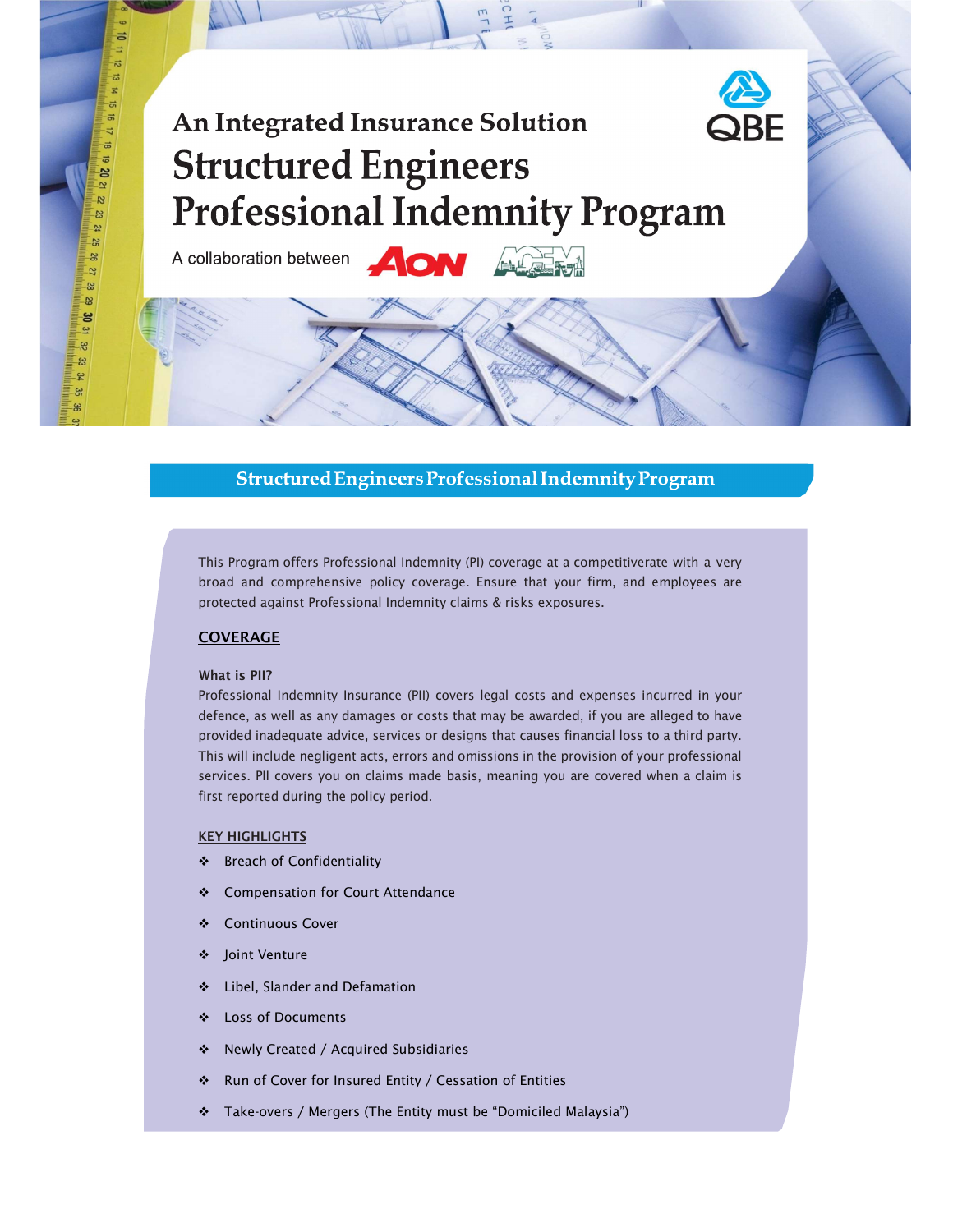The below table indicates Rates & Premium based on the Revenue Band and Limit for 2 Different Categories:

# Category 1 :

Civil, Structural, Geotechnical, Environmental, Mining, Project & Civil Construction Management Exposure

| Revenue<br><b>Limit of Liability</b> | 0-500k                                                      | Up to<br>1 <sub>m</sub> | Up to<br>3m | Up to<br>5 <sub>m</sub> | <b>Up to</b><br>7 <sub>m</sub> | Up to<br>10 <sub>m</sub> |  |  |
|--------------------------------------|-------------------------------------------------------------|-------------------------|-------------|-------------------------|--------------------------------|--------------------------|--|--|
|                                      | Premium (RM) Subject to 6% Services Tax and RM10 Stamp Duty |                         |             |                         |                                |                          |  |  |
| 500k                                 | 1,400                                                       | 1,526                   | 4,368       | 6,146                   | 7,924                          | 9,940                    |  |  |
| 1 million                            | 1,540                                                       | 2,170                   | 6,230       | 8,736                   | 11,284                         | 14,140                   |  |  |
| 2 million                            | 1,680                                                       | 3,080                   | 8,834       | 12,404                  | 16,002                         | 20,048                   |  |  |
| 3 million                            | 1,876                                                       | 3,766                   | 10,780      | 15,134                  | 19,530                         | 24,486                   |  |  |
| 5million                             | 2,408                                                       | 4,802                   | 13,776      | 19,334                  | 24,948                         | 31,262                   |  |  |
| <b>Deductible</b>                    | RM 50,000                                                   |                         |             |                         |                                |                          |  |  |

# Category 2 :

Other Exposure

| Revenue<br>Limit of Liability | 0-500k                                                      | Up to<br>1 <sub>m</sub> | Up to<br>3m | Up to<br>5m | Up to<br>7 <sub>m</sub> | Up to<br>10 <sub>m</sub> |  |  |
|-------------------------------|-------------------------------------------------------------|-------------------------|-------------|-------------|-------------------------|--------------------------|--|--|
|                               | Premium (RM) Subject to 6% Services Tax and RM10 Stamp Duty |                         |             |             |                         |                          |  |  |
| 500k                          | 1,260                                                       | 1,373                   | 3,931       | 5,531       | 7,132                   | 8,946                    |  |  |
| 1 million                     | 1,386                                                       | 1,953                   | 5,607       | 7,862       | 10,156                  | 12,726                   |  |  |
| 2 million                     | 1,512                                                       | 2,772                   | 7,951       | 11,164      | 14,402                  | 18,043                   |  |  |
| 3 million                     | 1,688                                                       | 3,389                   | 9,702       | 13,621      | 17,577                  | 22,037                   |  |  |
| 5million                      | 2,167                                                       | 4,322                   | 12,398      | 17,401      | 22,453                  | 28,136                   |  |  |
| Deductible                    | RM 20,000                                                   |                         |             |             |                         |                          |  |  |

• For ACEM members a further 10% DISCOUNT applicable on both premium tables above

• Enhanced policy coverage

• FREE Personal Accident (PA) Cover for Directors and Partners.\*

• Higher Option Limits of up to RM 15m & Higher Options of Revenue Up to RM20m are now available.

Kindly contact Aon Insurance Brokers (M) Sdn Bhd for further details.